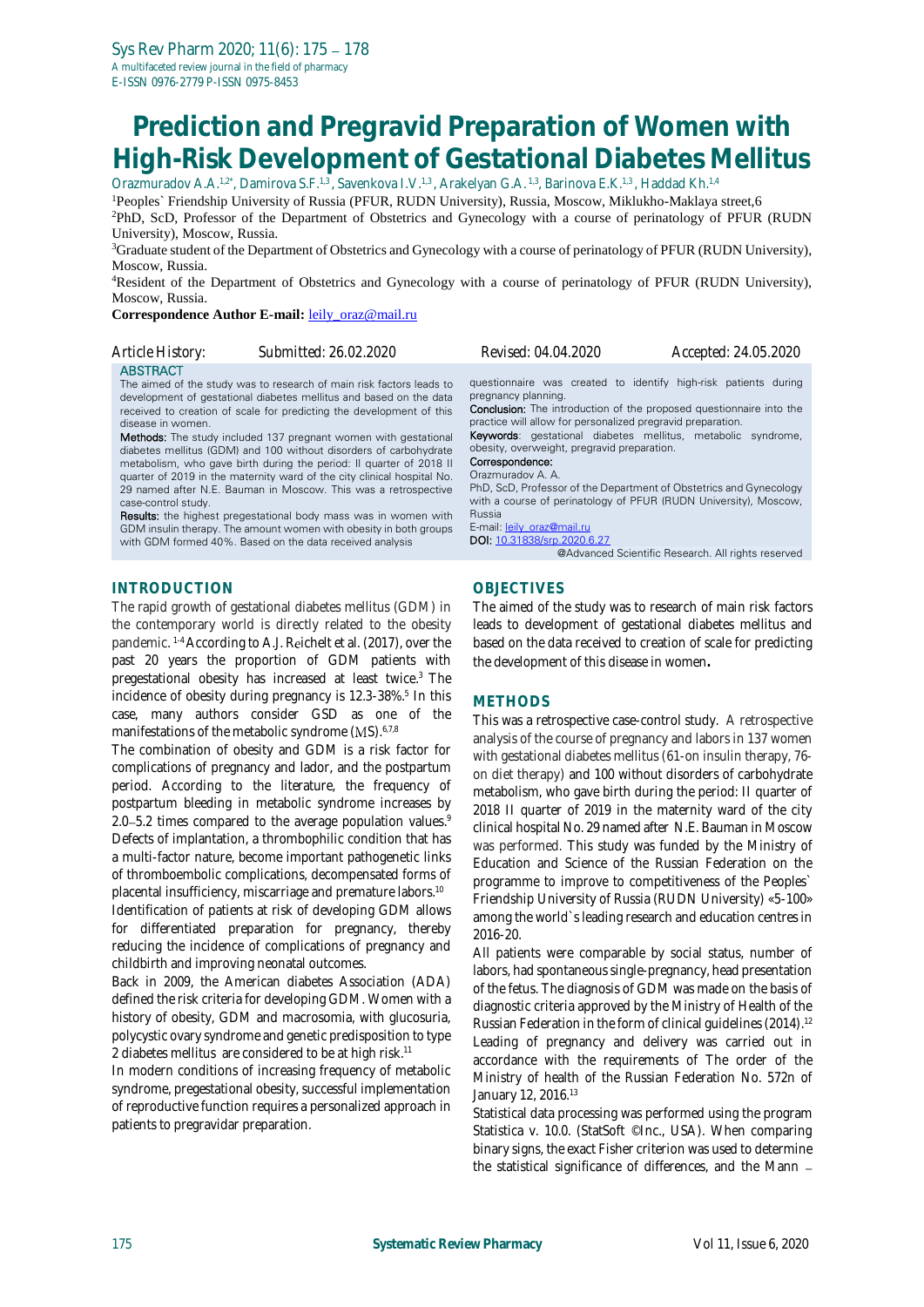**Table 1:** Anamnestic data of patients with gestational diabetes mellitus

Whithey criterion was used for quantitative signs (significance level p <0.05).

## **RESULTS**

Clinical and anamnestic data of patients with GDM and without carbohydrate metabolism disorders were analyzed in order to identify the most significant risk factors for the development of GDM.

| Group                               | <b>GDM</b>     | <b>GDM</b>      | <b>GDM</b>     | Control      |
|-------------------------------------|----------------|-----------------|----------------|--------------|
|                                     | (total)        | insulin therapy | diet therapy   |              |
| Indicators                          | $N = 137$      | $N = 61$        | $N = 76$       | $N = 100$    |
| Age (year)                          | 33             | 33              | 31,5           | 29.5         |
|                                     | (28,0;38,0)    | (28,0; 37,0)    | (27,0; 36,0)   | (26,0;33,0)  |
| Pregravid body mass (kg)            | 79             | 83              | 76             | 58           |
|                                     | (62,0; 97,0)   | (68,0;98,0)     | (62,0; 91,0)   | (53,0; 64,0) |
| Body mass index (BMI)               | 27,5           | 31              | 27,9           | 20,8         |
|                                     | (22,0; 33,0)   | (25,3; 37,0)    | (21,9; 34,0)   | (18,6; 23,0) |
| Obesity I-III degrees               | 55             | 31              | 28             | 2            |
|                                     | 40,0%          | 51,0%           | 37,4%          |              |
| Type 2 diabetes in relatives of the | 73             | 24              | 37             | 26           |
| 1st generation                      | 53,6%          | 39,0%           | 49,2%          | 26,0%        |
| Type 2 diabetes in relatives of the | 41             | 23              | 22             | 6            |
| 2nd generation                      | 30,2%          | 37,0%           | 29,4%          | 6,0%         |
| Obesity in relatives                | 79             | 33              | 42             | 32           |
|                                     | 58,0%          | 54,7%           | 55,9%          | 32%          |
| Assisted reproductive technology    | $\overline{7}$ | 5               | $\overline{2}$ | 6            |
|                                     | 5,1%           | 7,4%            | 3,1%           | 6,0%         |
| GDM in anamnesis (primiparous       | 32             | 17              | 14             | 11           |
| only)                               | 23,3%          | 29%             | 18,4%          | 11,0%        |
| Macrosomia in anamnesis             | 41             | 22              | 19             | $\Omega$     |
|                                     | 30,1%          | 35,4%           | 24,9%          |              |

The average age of patients with GDM was higher compared to the control group, at 33 years and 29.5 years, respectively (p=0,0030). The highest pregestational body weight was found in patients with GDM on insulin therapy - 83 kg, in the control group this indicator was 58 kg (p=0,0065). The number of women with obesity in both groups with GDM was 40%. Patients from the GDM groups had a weighed down anamnesis of type 2 diabetes mellitus compared to the control group in 53.6% and 26% of cases, respectively. 29% of women with GDM on insulin therapy reported developing gestational diabetes in a previous pregnancy.

Based on the data received analysis questionnaire was created to identify high-risk patients to development of GDM on during pregnancy planning.

| Risk factors                 | Group              | Points         | Number |
|------------------------------|--------------------|----------------|--------|
|                              | $18 - 25$          | $\overline{0}$ |        |
| Age (year)                   | $25 - 35$          |                |        |
|                              | $35 - 45$          | $\overline{2}$ |        |
| Pregravid body mass index    | < 25               | $\Omega$       |        |
|                              | $> 25 - 35$        |                |        |
|                              | > 35               | 2              |        |
|                              | Playing sport      | $\overline{0}$ |        |
| Lifestyle                    | Physical activity  |                |        |
|                              | Sedentary          | $\overline{2}$ |        |
| Type 2 diabetes in relatives | <b>No</b>          | $\overline{0}$ |        |
|                              | at parents         |                |        |
|                              | the 2nd generation | $\overline{2}$ |        |
| Socioeconomic status         | High               | $\overline{0}$ |        |
|                              | Middle             |                |        |
|                              | Low                | 2              |        |
|                              | High               | $\overline{0}$ |        |
| Education                    | Middle             |                |        |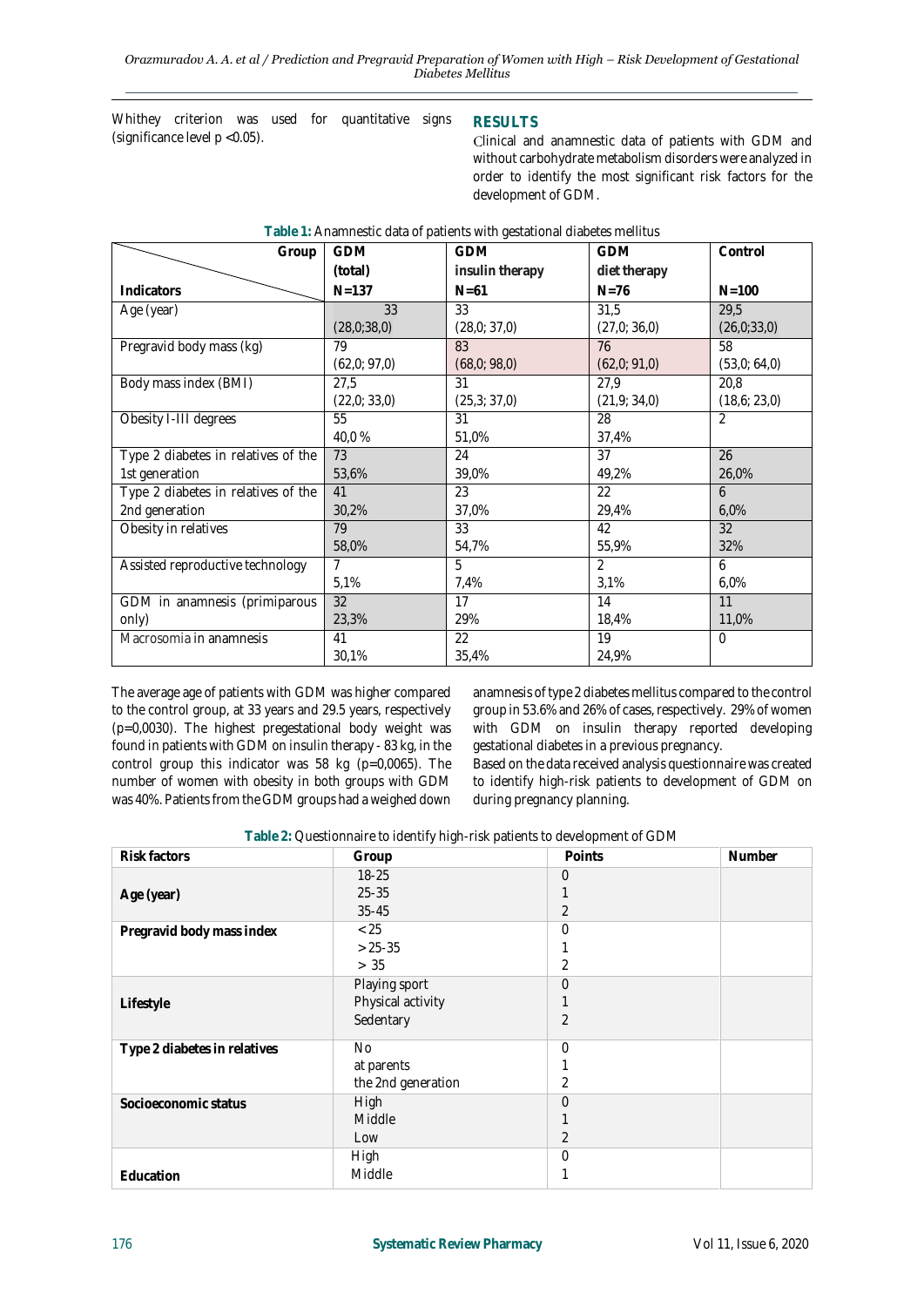|                                  | Without education | $\overline{2}$           |
|----------------------------------|-------------------|--------------------------|
| GDM in anamnesis                 | <b>No</b>         | $\overline{0}$           |
|                                  | Glucosuria        |                          |
|                                  | Yes               | $\overline{2}$           |
| Gestational weight gain (kg)     | < 8               | $\overline{0}$           |
|                                  | >16               |                          |
|                                  | >20               | $\overline{2}$           |
| Assisted reproductive technology | <b>No</b>         | $\overline{0}$           |
|                                  | Yes               | $\overline{2}$           |
| Macrosomia in anamnesis          | No                | $\overline{0}$           |
|                                  | Yes               | $\overline{2}$           |
| Stillbirth in anamnrsis          | <b>No</b>         | $\overline{0}$           |
|                                  | Yes               | 2                        |
| Awareness about GDM              | Yes               | $\overline{0}$           |
|                                  | No                | 2                        |
| The weight at birts              | $<$ 3500          | $\overline{0}$           |
|                                  | > 3500            |                          |
|                                  | >4500             | $\overline{\mathcal{L}}$ |

Guidelines for counting: up to 8 points-low degree, 9-16 points-middle, 17-22 points-high degree of GDM development.

# **DISCUSSION**

Women are recommended to start taking folates at the planning stage of pregnancy 6-12 months in order to reduce the risk of developing fetal neural tube defects. It should be remembered that in obese women with a BMI of more than 30 kg  $\prime$  m<sup>2</sup>, it is necessary to increase the dose of folic acid by 350 mcg/day, compared with patients with a normal BMI .<sup>14</sup> Based on the data obtained, taking into account the recommendations of the Clinical Protocol on pregravid preparation in the Russian Federation, patients with obesity, increased BMI, and a burdened family history of diabetes mellitus are recommended to take folic acid in doses of 4000- 5000 mcg/day. at least 1 month before the planned onset of pregnancy.<sup>15</sup>

Obese women have a high risk of developing vitamin d deficiency16,17 Therefore, it is desirable for such women to receive vitamin D at a dose of at least 600-800 IU/day at the stage of pregravidar preparation. 15

It is much more difficult to predict how pregnancy will proceed in women with borderline changes in carbohydrate metabolism and conditions such as overweight and metabolic syndrome. There is a direct link between an increase in the mother's body mass index (BMI) and the risk of developing GDM.4,8,16 According to Ornaghi at al., the leading complication of pregnancy in obese women is gestational diabetes mellitus, the chances of developing which increase by 2-3 times compared to normal weight patients.<sup>17</sup> The development of GDM against the background of obesity is associated with pregestational insulin resistance. <sup>8</sup>Therefore, an important aspect of successful pregnancy is lifestyle modification at the pregravidar preparation stage, which leads to a decrease in pregestational BMI. 4,5,8,15

Patients with obesity are large, inhomogeneous group: different types and degrees of pre-gravidar obesity, different types of body composition, different state of carbohydrate metabolism. At present there are no appropriate differentiated recommendations for managing pregnancy and delivery in this truly gigantic, progressively increasing group. Stratification of care for pregnant women with obesity is required.

The introduction of the proposed questionnaire into the practice of an outpatient doctor will reduce the time of admission, increase patient compliance, and allow for personalized pre-gravid preparation.

## **CONCLUSION**

- 1. Lifestyle modification is necessary for obese women at the stage of pregravid preparation with the aim of decreasing the risk of developing GDM and other pregnancy complications.
- 2. It is necessary to prescribe the optimal dose of vitamin D and folic acid in order to prevent pregnancy loss and reduce the risk of fetal malformations.
- 3. The introduction of the proposed questionnaire into the practice will allow for personalized pregravid preparation.

## **COMPETING INTERESTS**

The authors declare that they have no competing interests.

## **SOURCES OF FUNDING**

This study was funded by the Ministry of Education and Science of the Russian Federation on the programme to improve to competitiveness of the Peoples` Friendship University of Russia (RUDN University) «5-100» among the world`s leading research and education centres in 2016-20.

## **REFERENCES**

- 1. Domanski G., Lange A.E., Ittermann T., Allenberg H., et al. Evaluation of neonatal and maternal morbidity in mothers with gestational diabetes: a population-based study. BMC Pregnancy Childb. 2018; 18 (1): 367. doi: org/10.1186/s12884-018-2005-9.
- 2. Kautzky-Willer A., Harreiter J., Bancher-Todesca D., Berger A., et al. Gestational diabetes mellitus. Wien